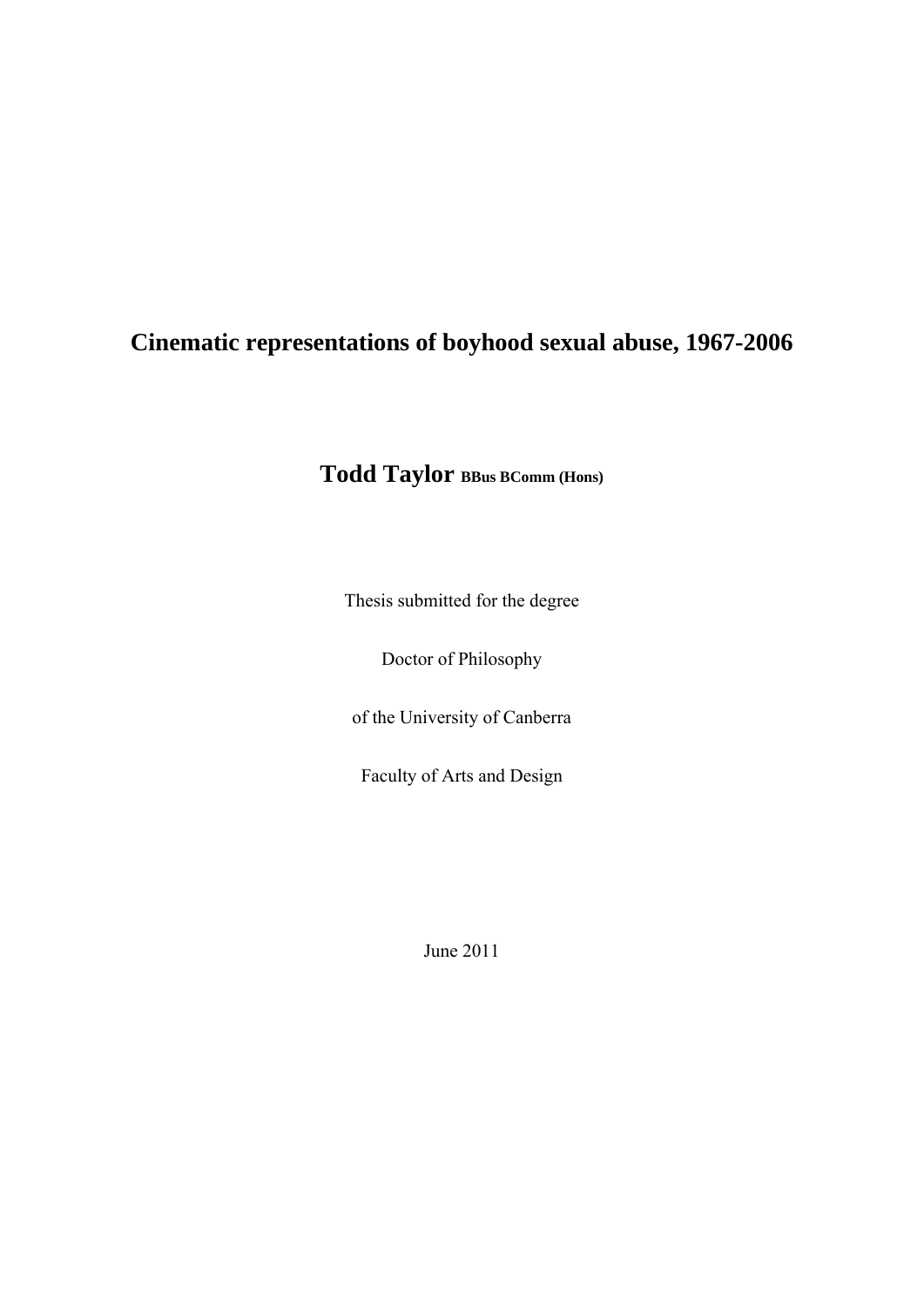### **Abstract**

The late 1960s and early 1970s saw the emergence and continued growth of cinematic representations of adult-child sexual relations. This emergence coincided with changes to both the regulatory environment in which film operated and societal problematics around adultchild sexual relations. How has film treated this new subject matter?

A common-sense assumption is that film contributes to dominant ideologies, such as discourses of childhood innocence. James Kincaid, for instance, has theorised that through a convergence between cultural discourses of childhood and sexual innocence, children are paradoxically constructed as erotically appealing and erotically vacant. For him, film contributes to this construction of childhood. This thesis will argue that cinematic representations of adult-child sexual relations provide a more nuanced perspective.

Drawing on formalist and genre analysis, I will examine two cycles that have predominated the cinematic representation of adult-child sexual relations. The first cycle, which peaked between 1967 and 1988, has been labeled the coming-of-age narrative in film studies, medico-psychological and feminist literature. This narrative features sexually agentic children. These children are complex characters but so too are the adults they interact with. In this cycle, childhood is not necessarily more or less innocent than adulthood. The second cycle, which peaked between 1985 and 2006, comprises films involving the witnessing of adult-child sexual relations. Both adults and children are witnesses. These witnesses are also complex characters, who, in this cycle, are torn between innocence and complicity. This cycle does not advocate adult-child sexual relations, but, again, childhood is not necessarily more or less innocent than adulthood.

I will argue that film cannot be seen as a simple vehicle for dominant ideologies. One explanation for the shift between these two cycles is the rise of the broad social concern over child sexual abuse. Through historically contextualising this shift, however, I will suggest that the relationship between discourses of child sexual abuse and cinematic representations of adult-child sexual relations is complex. Film is a commercial medium that is principally in competition with television as well as emerging media such as videogames and the internet. During the mid-1980s, the television industry within the US underwent profound structural changes, which, in part, contributed to made-for-TV movies depicting child sexual abuse that privileged parenthood. I will suggest that cinema responded by privileging the non-parent.

In sum, the original contribution of this thesis is not an argument of how film supports hegemonic discourses of childhood innocence, but how film, as a commercial medium that targets distinct audience groups—in particular youth—within a competitive mediascape, complicates these discourses of childhood innocence. Of course, film is not alone in this regard. Popular music, the music video, videogames and *YouTube* may provide other sites of nuance. In conclusion, I will suggest that further research should be directed at the latter because it has the potential of contributing to new audiences and cultural discourses of adultchild sexual relations.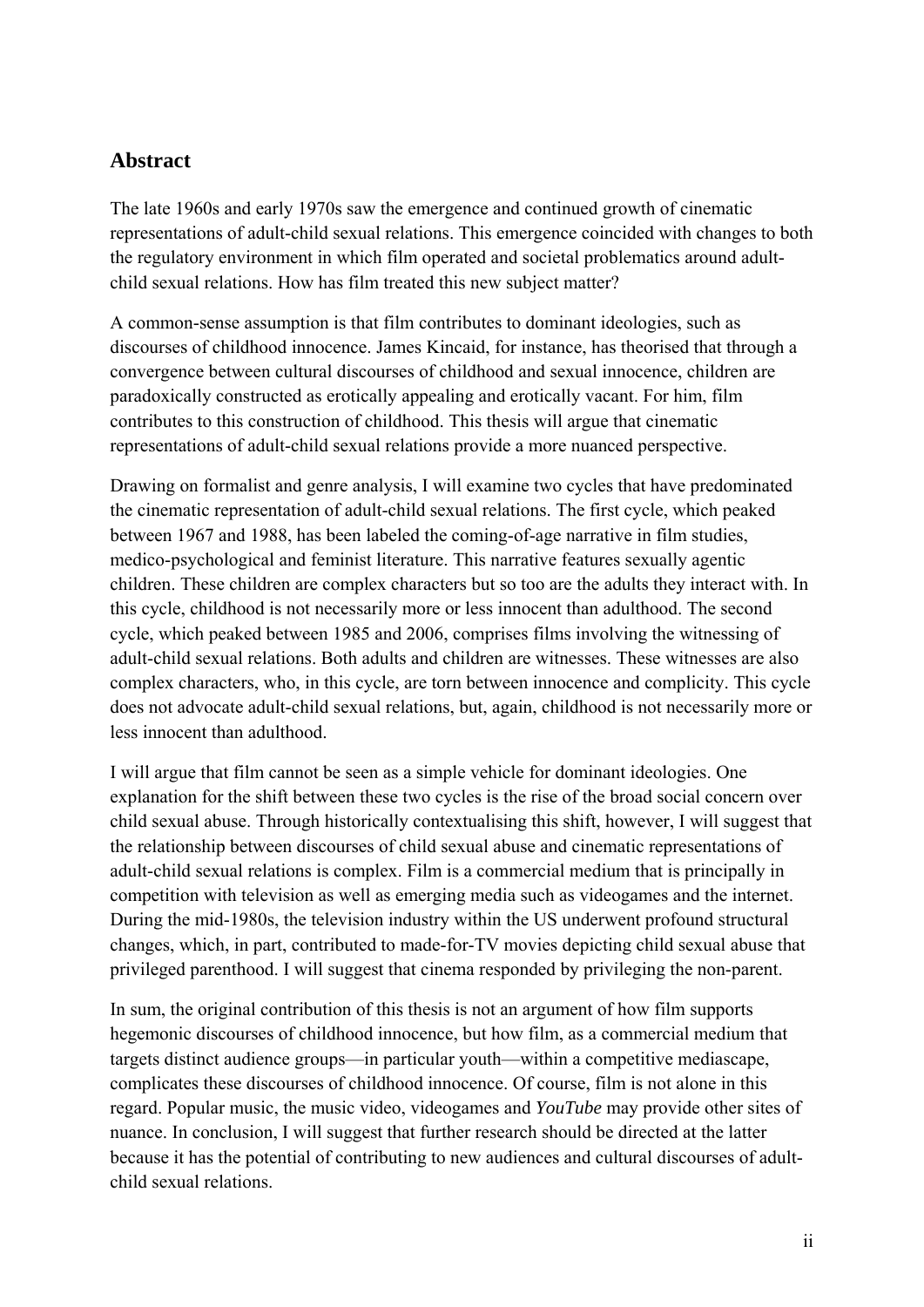### **Certificate of authorship of thesis**

Except where clearly acknowledged in footnotes, quotations and the bibliography, I certify that I am the sole author of the thesis submitted today entitled –

#### **Cinematic representations of boyhood sexual abuse, 1967-2006**

I further certify that to the best of my knowledge the thesis contains no material previously published or written by another person except where due reference is made in the text of the thesis.

The material in the thesis has not been the basis of an award of any other degree or diploma except where due reference is made in the text of the thesis.

The thesis complies with University requirements for a thesis as set out in

http://www.canberra.edu.au/secretariat/goldbook/forms/thesisrqmt.pdf

……………………………………………

**Signature of candidate** 

……………………………………………

**Signature of chair of the supervisory panel** 

……………………………………………

**Date**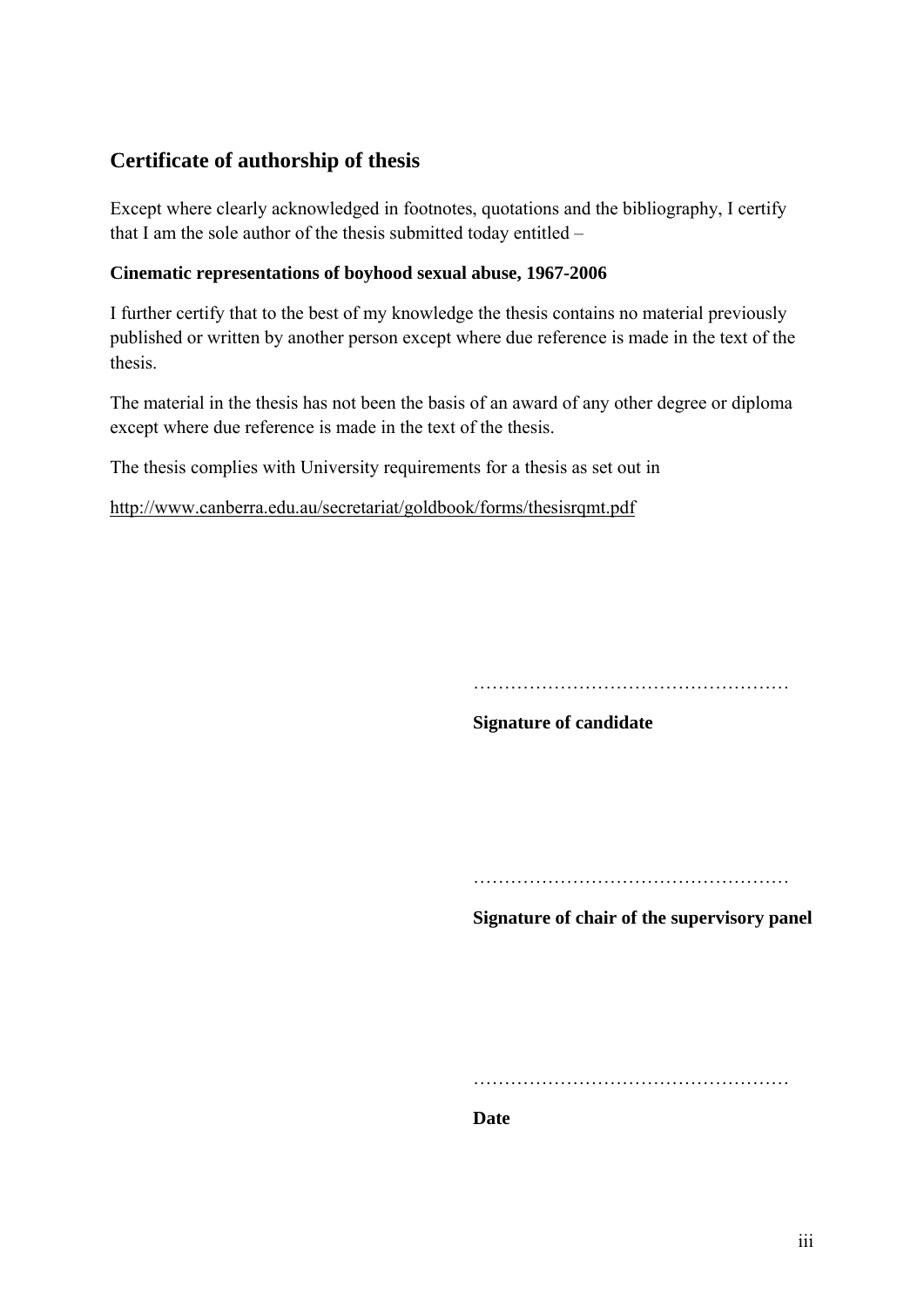### **Acknowledgements**

Associate Professor Paul Magee has treated my work with respect and has offered invaluable feedback and criticism.

Thanks to the University of Canberra who contributed to this study with an APA scholarship, an RTS position and a waiver of fees while I worked on resubmitting this thesis.

Finally, thanks to my original examiners. Your feedback was insightful, intelligent and appropriate. It was a privilege to even be able to submit the thesis to you for examination.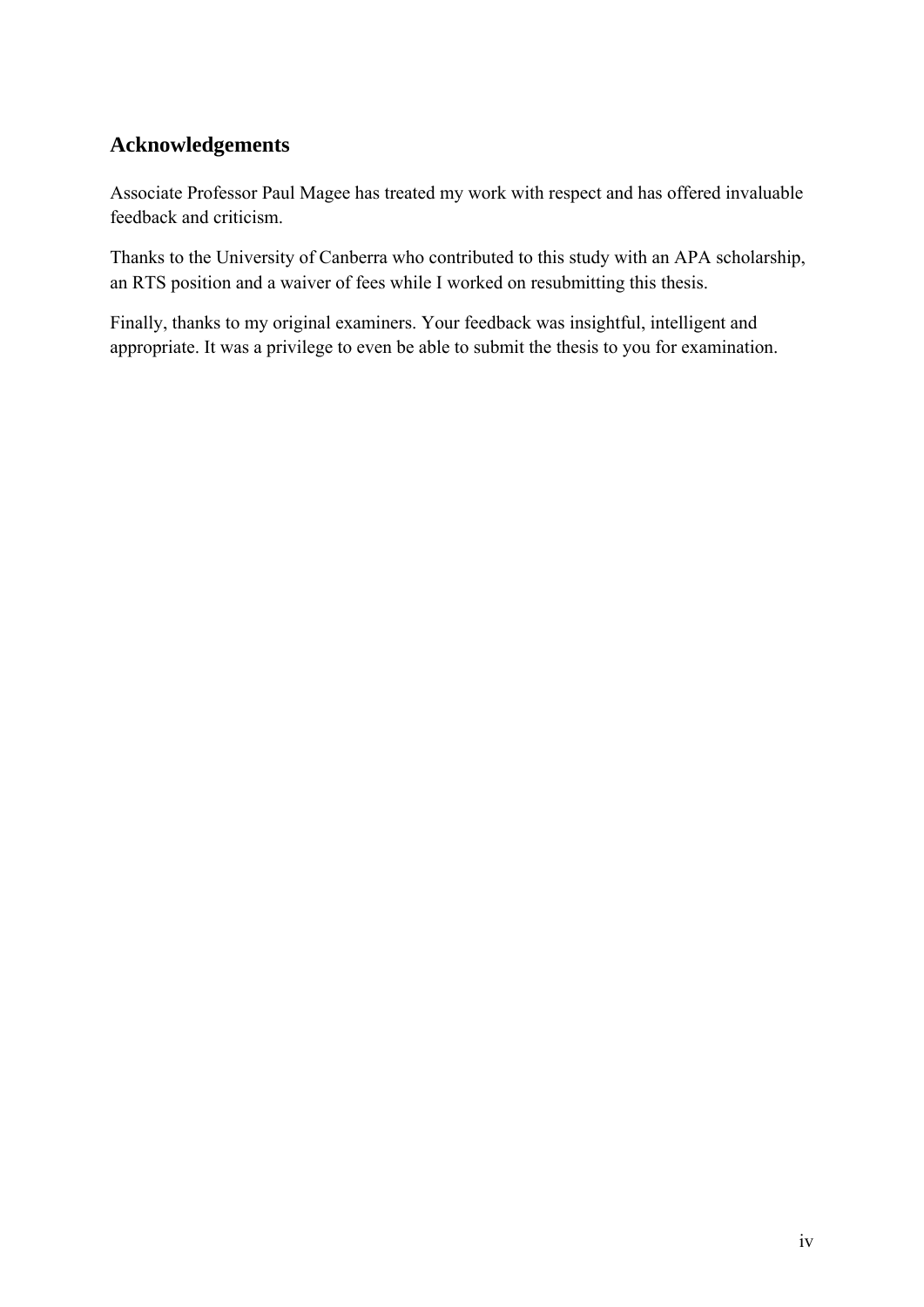## **Table of contents**

| 3.3.2 Classification and the Motion Pictures Association of America (MPAA) ratings |  |
|------------------------------------------------------------------------------------|--|
|                                                                                    |  |